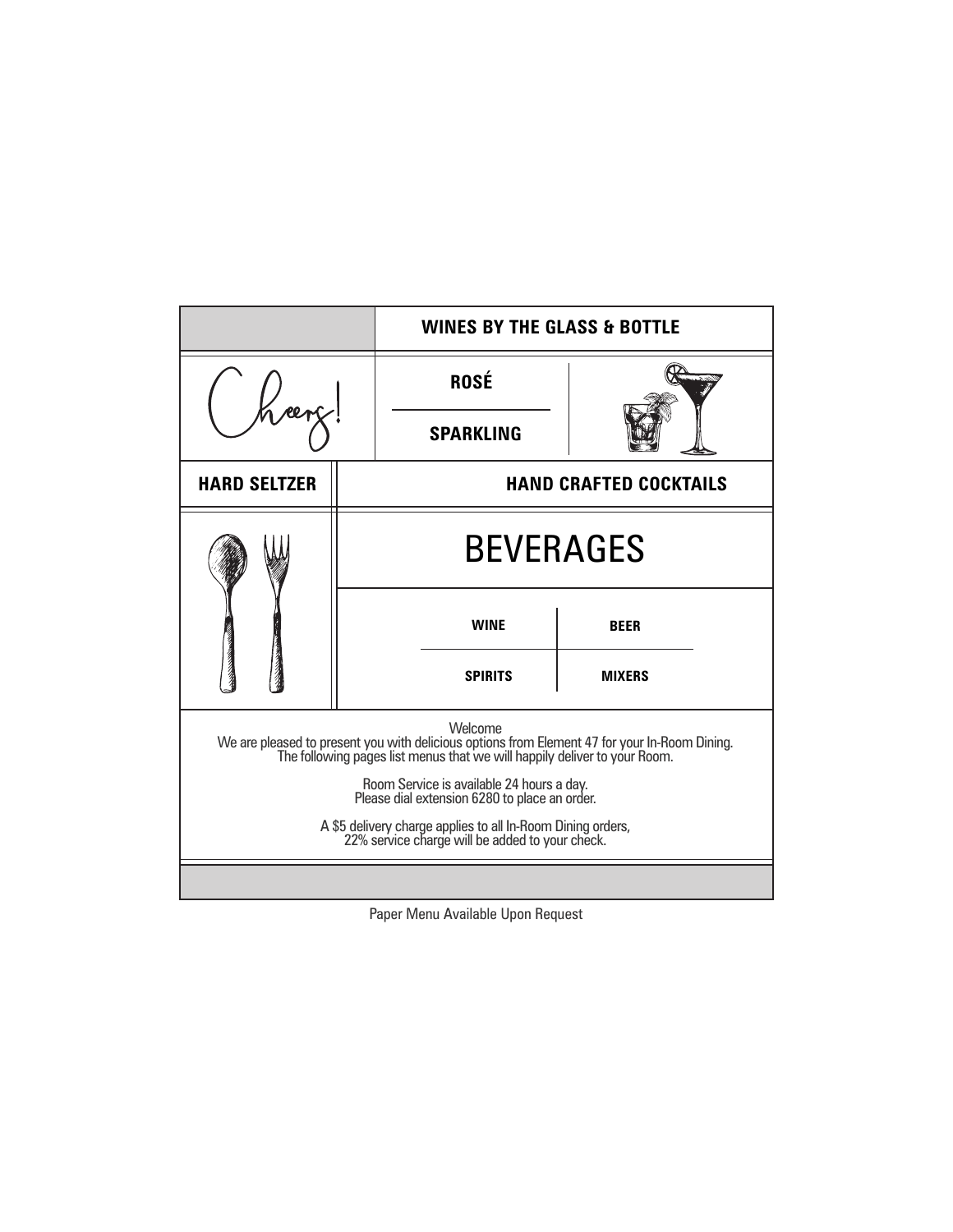# **WINE**

*For our complete Grand Award-winning wine list, please contact In-Room Dining at ext. 6280*

| <b>SPARKLING</b>                                      | 5oz/8oz/Btl |
|-------------------------------------------------------|-------------|
| Bisol Jeio Prosecco DOC, Italy NV                     | 15/24/72    |
| Gaston Chiquet Brut Tradition Champagne, France NV    | 28/44/145   |
| Billecart-Salmon Brut Rosé Champagne, France NV       | 40/60/200   |
| Dom Pérignon Brut Champagne, France 2012              | 70/112/345  |
| Krug Grande Cuvée 168ème Édition Champagne, France NV | 85/135/385  |

| <b>WHITES</b>                                                                       | 5oz/8oz/Btl |
|-------------------------------------------------------------------------------------|-------------|
| Maximin Grünhaus Riesling Schloss Trocken Mosel, Germany 2020                       | 12/18/55    |
| Glissade Chardonnay Lodi, California 2020                                           | 13/20/60    |
| Familia Torres Albariño Pazo das Bruxas Rías Baixas, Spain 2020                     | 14/22/68    |
| Scarpetta Pinot Grigio Friuli DOC, Italy 2020                                       | 14/22/68    |
| Weingut Jäger Grüner-Veltliner Vorder Seiber Federspiel Wachau, Austria 2020        | 15/24/70    |
| Château Peyrassol Réserve Des Templiers Rosé Côtes de Provence 2019                 | 15/24/72    |
| Barmès-Buecher Pinot Gris Rosenberg Alsace, France 2018                             | 16/25/78    |
| Val De Mer Chardonnay Chablis, France 2020                                          | 18/28/85    |
| Olivier Leflaive Chardonnay Les Sétilles Burgundy, France 2020                      | 20/30/98    |
| Pascal Jolivet Sauvignon Blanc Sancerre, Loire Valley 2020                          | 20/30/98    |
| Lewis Cellars Chardonnay Napa Valley Chardonnay Napa Valley 2020                    | 29/45/140   |
| Domaine Pavelot Chardonnay 1er Cru Sous Frétille Pernand-Vergelesses, Burgundy 2019 | 35/55/175   |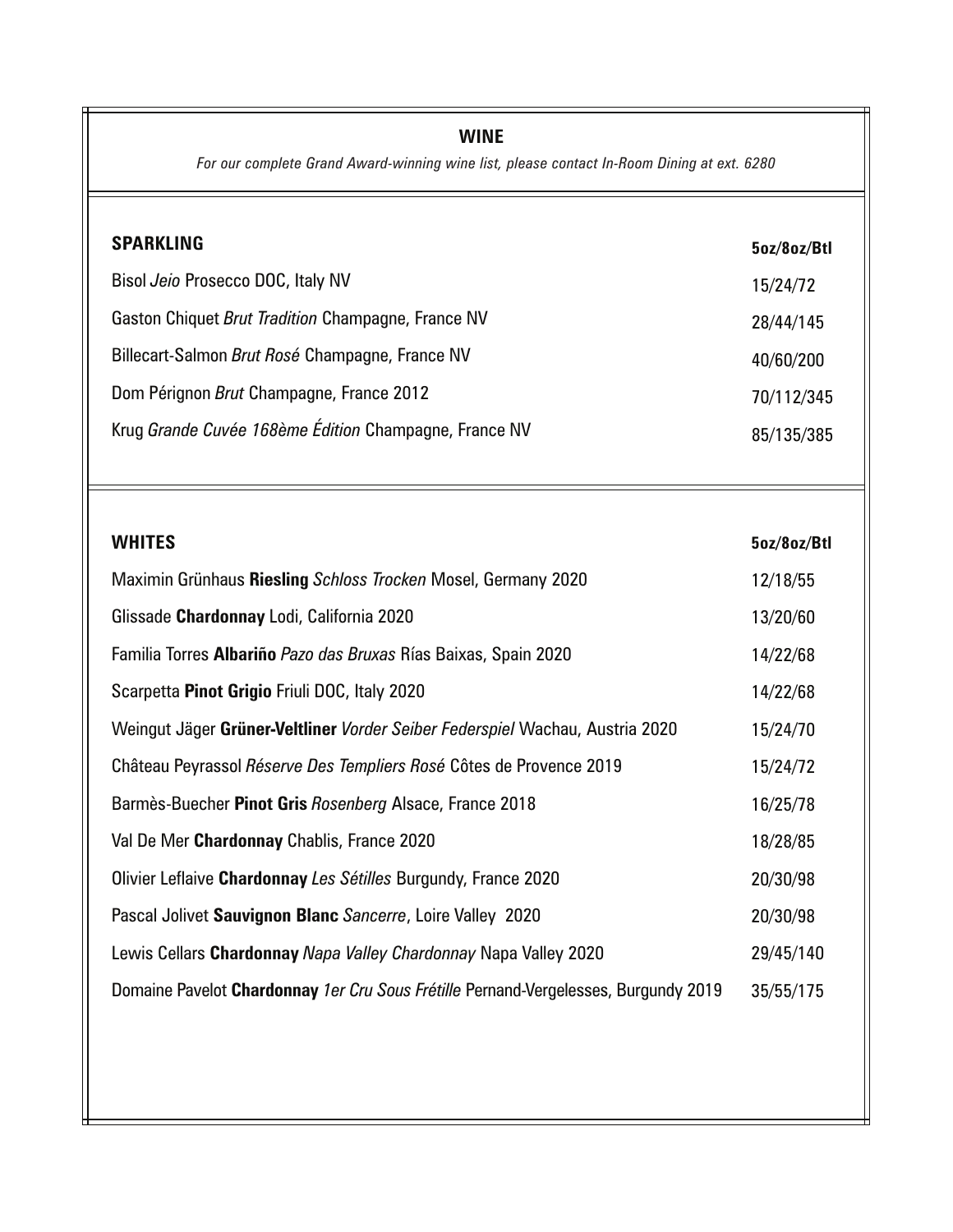# **WINE**

*For our complete Grand Award-winning wine list, please contact In-Room Dining at ext. 6280*

| <b>REDS</b>                                                                | 5oz/8oz/Btl |
|----------------------------------------------------------------------------|-------------|
| Luigi Bosca Malbec Finca La Linda Mendoza, Argentina 2020                  | 10/16/48    |
| Glissade Pinot Noir Lodi, California 2019                                  | 13/20/60    |
| Glissade Cabernet Sauvignon Lodi, California 2020                          | 14/22/65    |
| Benanti Nerello Mascalese/Cappuccio Etna Rosso DOC Sicily 2020             | 15/24/70    |
| Michel & Stéphane Ogier Grenache Le Temps est Venu Côtes-Du-Rhône 2018     | 15/24/70    |
| Damien Coquelet Gamay Côte du Py Morgon, Beaujolais 2019                   | 16/25/78    |
| As One Cru Pinot Noir Carneros, Napa Valley, California 2018               | 20/30/98    |
| Domaine David Duband Pinot Noir Louis Auguste Hautes Côtes de Nuits 2016   | 20/32/95    |
| G.D. Vajra Nebbiolo Albe Barolo, Piedmont, Italy 2018                      | 22/35/100   |
| Mayacamas Cabernet Sauvignon Young Vines Napa Valley, California 2018      | 25/40/120   |
| López De Heredia Tempranillo Viña Tondonia Reserva Rioja, Spain 2010       | 25/40/120   |
| Prélude à Grand-Puy Ducasse Bordeaux Blend Pauillac, Bordeaux, France 2016 | 28/44/135   |
| Heitz Cellar Cabernet Sauvignon Napa Valley 2017                           | 29/45/145   |